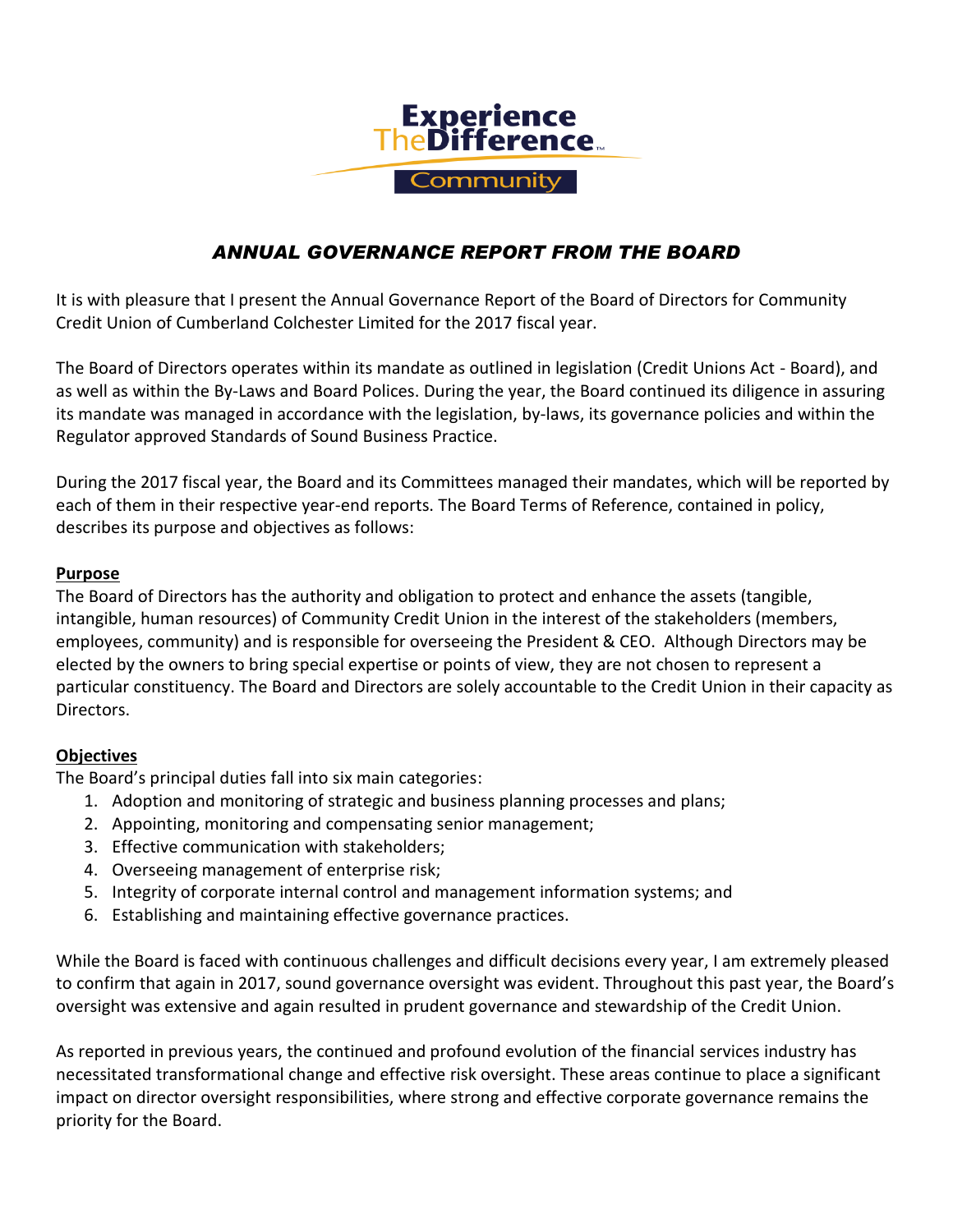Each Board member has taken their role very seriously and they have remained diligent towards their responsibilities, having spent countless hours in governance development, board meeting preparation and understanding the change in our environment.

This commitment has enabled your Board to fully understand all areas of the Credit Union, including: the need for transformational change to effectively meet the needs of our Members and potential Members; the need to create a Member First Culture, where our responsiveness is second to none; the need to build our brand, in creative and unconventional ways, to ensure our communities understand our value proposition; and to build on our commitment to the communities we work and live, which is one of our primary co-operative principles. I am proud to say, that collectively, the Board has met the challenges of this complex and changing environment.

This past year was again positive and one that has seen continued improvement in a variety of areas, many of which were firsts for Community Credit Union. Our 2017 financial position saw our assets remain at the \$95 Million level, due primarily to our continued focus on purchase of mortgage pools and participating in provincial small business loan syndications. Our overall financial performance was similar to the previous year. Our President & CEO will provide more details in his reports.

During the past year, we remain committed to our communities where we work and live. As stated in our Cooperative Values, the well-being of our communities is at the very foundation of who we are and what we do. We take our corporate social responsibility extremely seriously and you will soon hear from this Committee.

As you experienced this evening, we committed \$4,000 to four worthy local organizations, that impact our communities in a very significant way. These commitments, along with many others, some of which are noted in the newsletter, VISION MATTERS, repress over \$200,000 in annual community support. We are extremely proud of this commitment and for making a difference in our communities, beyond that of our competitors. This is our 'annual dividend' to the community.

As we move forward into the new fiscal year, we are optimistic of continued success despite the impact from the current economic environment and its uncertainty. We are proving that to be successful, we need to be preemptive, creative and extraordinary. In each of these areas, we will continue to push our boundaries to achieve a Member First Cultural by creating "Service Experiences Unlike Anywhere Else".

We recognize that more and more of our Members, and the consumer at large, prefer to do their business outside of traditional methods, specifically through mobile and Internet delivery channels. Our transformational strategy will meet this evolving culture, with a new self-service digital platform that will provide immediate response on a 24/7 basis to the more than 60% of consumers requiring this service. This innovation and much more to happen in 2018 and beyond, will meet the continuous changes in consumer expectations and enable us to be flexible and expedient in the evolution of our new business model.

We are extremely confident, under the leadership of our President & CEO, that we will experience continued positive change that will position our credit union appropriately for future years.

I would like to take this time to formally acknowledge the Board of Directors. Governance and risk oversight in today's environment requires continuous stewardship, development and understanding. To this end, the Board has continued to perform admirably and have provided valuable insight and analysis throughout the past year. Their leadership has greatly assisted us in our objective to build strong governance practices and a sustainable strategic direction.